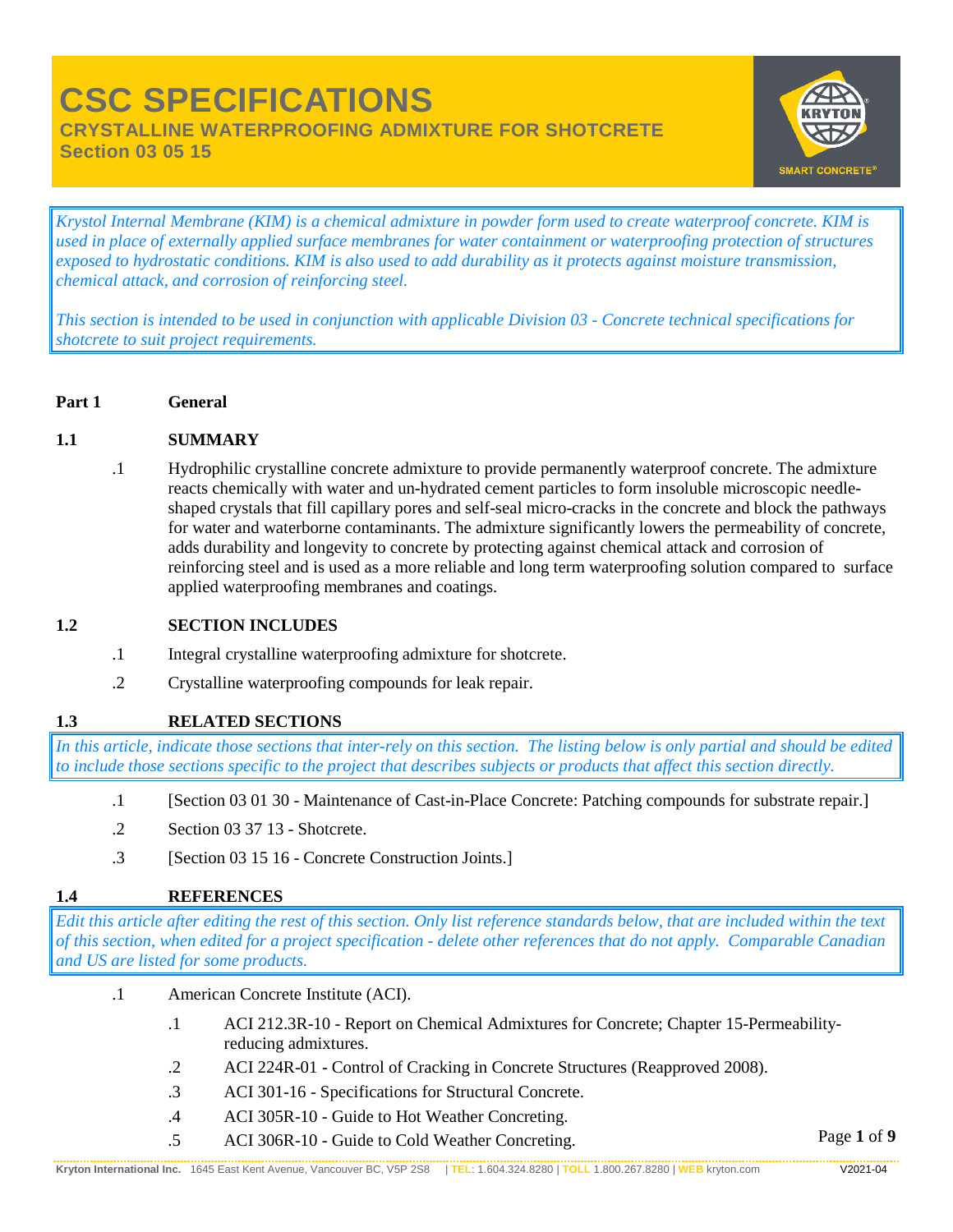# 03 05 15 CRYSTALLINE WATERPROOFING ADMIXTURE FOR SHOTCRETE

- .6 ACI 308.1-11 Specification for Curing Concrete.
- .7 ACI 309R-05 Guide for Consolidation of Concrete.
- .8 ACI 506R-16 Guide to Shotcrete.
- .9 ACI 506.2-13 Specification for Shotcrete.
- .2 American Society of the International Association for Testing and Materials (ASTM).
	- .1 ASTM C39/C39M-16 Standard Test Method for Compressive Strength of Cylindrical Concrete Specimens.
	- .2 ASTM C94/C94M Standard Specification for Ready Mix Concrete.
	- .3 ASTM C143/C143M-15a Standard Test Method for Slump of Hydraulic-Cement Concrete.
	- .4 ASTM C157/C157M-08(2014) Standard Test Method for Length Change of Hardened Hydraulic-Cement Mortar and Concrete.
	- .5 ASTM C231/C231M-14 Standard Test Method for Air Content of Freshly Mixed Concrete by the Pressure Method.
	- .6 ASTM C309-11 Standard Specification for Liquid Membrane-Forming Compounds for Curing Concrete.
	- .7 ASTM C494/C494M-15a Standard Specification for Chemical Admixtures for Concrete.
- .3 British Board of Agrément (BBA).
- .4 British Standard Institution.
	- .1 BS EN 206-1:2000 Concrete. Specification, Performance, Production and Conformity.
	- .2 BS EN 480-12:1998 Admixtures for Concrete, Mortar and Grout. Test Methods. Determination of the Alkali Content of Admixtures.
	- .3 BS EN 934-2:2009+A1:2012 Admixtures for concrete, mortar and grout. Concrete admixtures. Definitions, requirements, conformity, marking and labelling.
	- .4 BS 8500-2:2006 Concrete Complementary British Standard to BS EN 206 Part 2: Specification for constituent materials and concrete.
	- .5 BS EN 12390-8:2009 Testing Hardened Concrete: Depth of Penetration of Water Under Pressure.
- .5 Canadian Standards Association (CSA).
	- .1 CSA A23.1-09/A23.2-09 (R2014) Concrete Materials and Methods of Concrete Construction/Test Methods and Standard Practices for Concrete.
	- .2 CAN/CSA A23.3-04 (R2010) Design of Concrete Structures.
	- .3 CAN/CSA A266.2-M78 Chemical Admixtures for Concrete.
- .6 German Institute for Standardization (DIN).
	- .1 DIN 1048 Part 5, Testing Concrete: Testing of Hardened Concrete Water Permeability.
- .7 International Code Council (ICC).
	- .1 AC198 Chemical Admixtures Used in Concrete.
- .8 NSF International.
	- .1 NSF/ANSI Standard 61 Drinking Water System Components, Health Effects.
- .9 U.S. Army Corps of Engineers (USACE).
	- .1 CRD C48-92 Standard Test Method for Water Permeability of Concrete.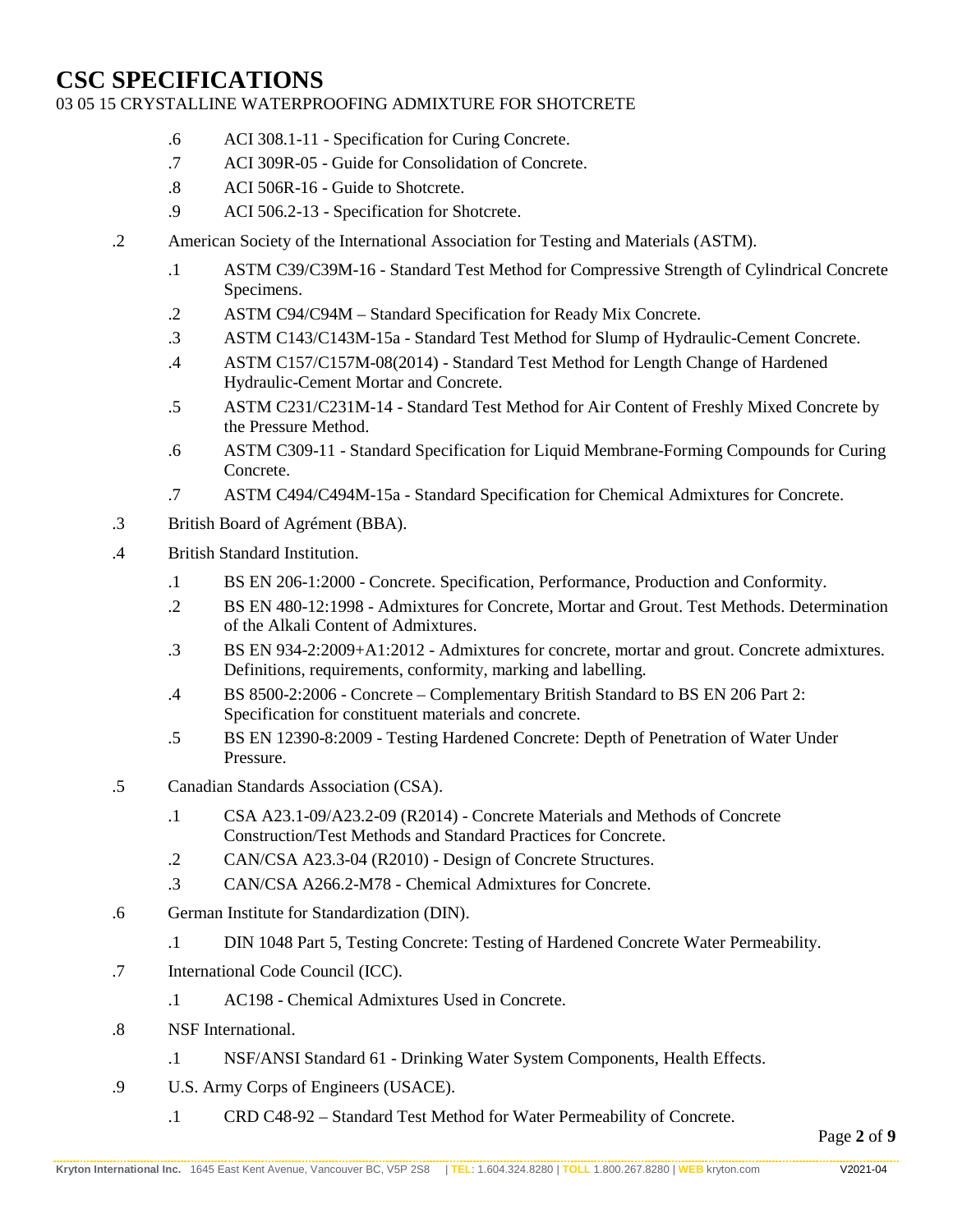### 03 05 15 CRYSTALLINE WATERPROOFING ADMIXTURE FOR SHOTCRETE

### **1.5 PERFORMANCE REQUIREMENTS**

- .1 Permeability:
	- .1 When tested to BS EN 12390-8 or DIN 1048-5 at <0.5 MPa><<72.5 psi>> for 72 hours, permeability of treated concrete will be reduced by 70% over untreated concrete.
	- .2 When using the Taywood / Valenta method of testing to modified BS EN 12390-8 at <1 MPa $\ge$  < 150 psi >> for 96 hours and then measuring and calculating the coefficient of permeability, the permeability of treated concrete will be reduced by a minimum of 70% over untreated concrete.
	- .3 When tested to USACE CRD C48, no passage of water through treated samples when exposed to a vertical water head equal to 200 psi (460 foot head pressure) for 14 days.
- .2 Compressive Strength: Treated concrete must have compressive strength equal or higher than plain concrete when tested to ASTM C39/C39M at 28 days.
- .3 Drying Shrinkage: Minimum 20% reduced drying shrinkage for treated concrete when tested to ASTM C157.
- .4 Self-Sealing: Autogenous crack sealing of treated concrete for cracks with width of <0.5mm><<0.02 inches>> or greater; verified by independent testing.
- .5 Chemical Resistance: The waterproofing admixture shall improve sulphuric acid resistance of cementbased materials by blocking capillary pores to reduce acid penetration.
- .6 Corrosion of Reinforcing Steel: The waterproofing admixture shall provide enhanced corrosion resistance to embedded steel such that no noticeable signs of corrosion shall be evident after 10 years exposure to corrosive environment.

### **1.6 ADMINISTRATIVE REQUIREMENTS**

- .1 Section [01 31 00]: Project management and coordination procedures.
- .2 Pre-Installation Conference:
	- .1 A meeting shall be held prior to placement of waterproof shotcrete with the Contractor, [forming contractor,] shotcrete subcontractor, [finisher,] concrete supplier and Owner's testing agency and the Consultant in attendance.
	- .2 Review schedule, testing requirements, batching, construction methods, jointing, and placement, finishing and curing.

### **1.7 SUBMITTALS FOR REVIEW**

- .1 Section [01 33 00]: Submission procedures.
- .2 Product Data: Provide technical data on waterproofing admixtures certifying compliance with specified performance requirements, storage and handling recommendations and application instruction method.
- .3 Independent Test Reports:
	- .1 Provide reports certifying compliance of waterproofing admixtures with specified performance requirements.
	- .2 Reports shall include dosage rate for admixtures.
- .4 Batching Test Reports:
	- .1 Provide reports from testing; identify admixture dosage rate, air content, plastic and hardened properties, slump and other properties as requested by Consultant.

Page **3** of **9**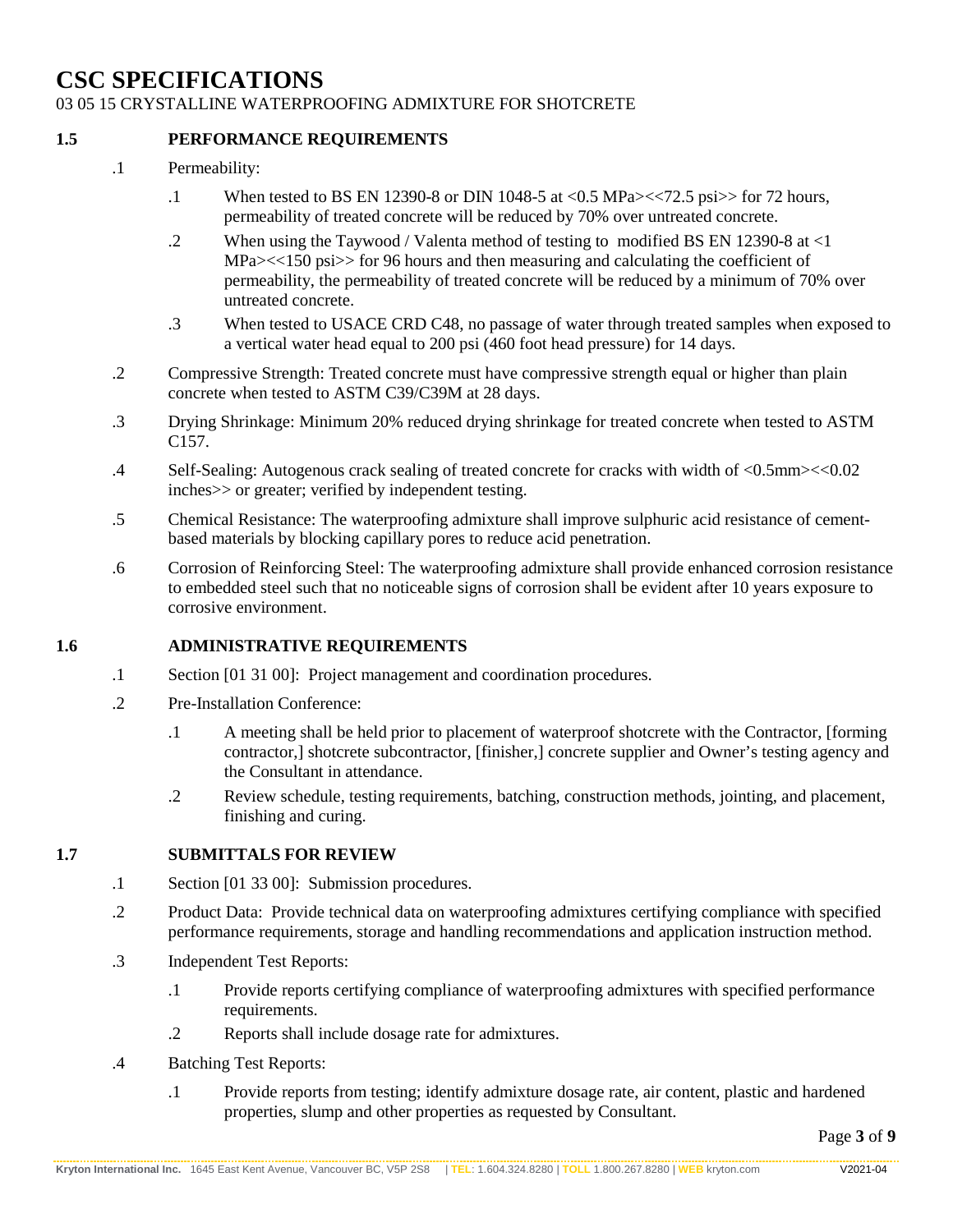# 03 05 15 CRYSTALLINE WATERPROOFING ADMIXTURE FOR SHOTCRETE

### **1.8 SUBMITTALS FOR INFORMATION**

*The following submittals are for information only.*

- .1 Section [01 33 00]: Submission procedures.
- .2 Installation Data: Manufacturer's special installation requirements and best practices recommendations.
- .3 Qualification Statements:
	- .1 Written notice from shotcrete subcontractor confirming project experience and qualifications of nozzlemen.
	- .2 [Written notice from manufacturer confirming applicator is qualified and approved to install the materials.]
	- .3 Written notice from manufacturer confirming manufacturing and project experience.

### **1.9 CLOSEOUT SUBMITTALS**

*The following submittals are for project close-out purposes.*

- .1 Section [01 78 10]: Submission procedures.
- .2 Warranty Documents: Manufacturer's warranty documentation for specified coverage executed in the Owner's name.

### **1.10 QUALITY ASSURANCE**

- .1 Perform Work in accordance with [ACI 506R][CSA-A23.1/A23.2].
- .2 Source Quality Control: Obtain all crystalline integral waterproofing products from a single manufacturer, including jointing and leak repair products.
- .3 Conform to [ACI 305R] [CSA-A23.1/A23.2] when concreting during hot weather.
- .4 Conform to [ACI 306R] [CSA-A23.1/A23.2] when concreting during cold weather.
- .5 Product Certifications:
	- .1 NSF/ANSI Standard 61 certified for use with potable water.
	- .2 International Code Council (ICC) certified as a chemical admixture used in concrete to AC198.
	- .3 Product packaging must bear CE mark certifying compliance with EN 934-2:2009 A1:2012.
	- .4 BBA Certified for compliance with EN 934-2:2009 A1:2012.
- .6 Shotcrete Subcontractor:
	- .1 Nozzlemen must be ACI certified in category specific to the installation method to be used, including; wet-mix vertical, wet-mix overhead, dry-mix vertical or dry-mix overhead.
	- .2 Nozzlemen shall be prequalified based on assessment of job-specific mock-up.
- .7 Manufacturer:
	- .1 The admixture manufacturer shall have a minimum 25 years' experience in supplying crystalline admixtures.
- .8 Dosage Rate:
	- .1 Dosage rate for this Project will be the same dosage that is used in the submitted Independent Test Reports to meet specified performance requirements.
- .9 Test Batches: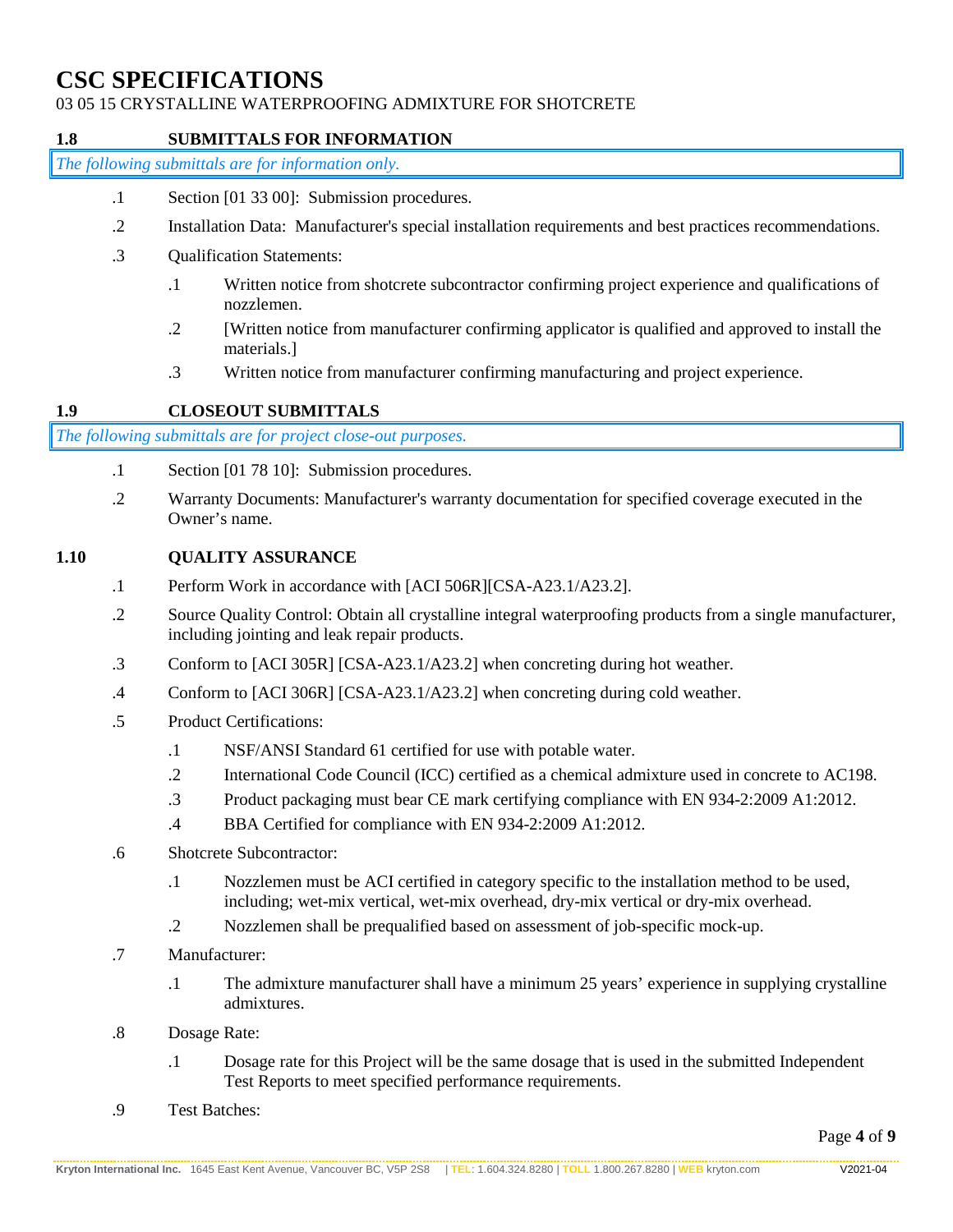## 03 05 15 CRYSTALLINE WATERPROOFING ADMIXTURE FOR SHOTCRETE

- .1 Provide test batches as recommended by the waterproofing admixture manufacturer to determine air content, plastic and hardened properties, and slump.
- .2 Include admixture manufacturer's lot number for products used in test mix.
- .3 Provide test results to the Consultant.
- .10 Testing: The following data must be recorded to comply with the manufacturer's warranty requirements:
	- .1 Slump using CAN/CSA A23.3-5C or ASTM C143.
	- .2 Air content using CAN/CSA A23.2-4C or ASTM C231.
	- .3 Temperature of concrete and of ambient air.
	- .4 Time of batching, testing and placement.
	- .5 Cylinders: Take compressive test cylinders from each load tested or as called for in the job specifications.

### **1.11 MOCK-UP**

*Use this article for assessing abilities of shotcrete nozzlemen, for review of construction, coordination of work of several sections, testing, or observation of operation.* 

- .1 Section [01 43 00]: Requirements for mock-up.
- .2 Provide [<[\_\_\_\_\_] m><<[\_\_\_\_\_] ft>>] long by [<[\_\_\_\_\_] m><<[\_\_\_\_\_] ft>>] wide mock-up area under conditions similar to those which will exist during actual placing, with coatings applied.
- .3 Locate [where directed by Consultant].
- .4 Mock-up will be used to assess the abilities of the shotcrete subcontractor's nozzlemen to perform the Work.
- .5 Approved mock-up [may] [may not] remain as part of the Work.

### **1.12 DELIVERY, STORAGE, AND PROTECTION**

- .1 Section [01 61 00]: Transport, handle, store, and protect products.
- .2 Deliver packaged waterproofing admixture materials in original undamaged containers, with manufacturer's labels and seals intact.
- .3 Store materials in dry environment at a temperature above 7 degrees C (45 degrees F).

### **1.13 PROJECT CONDITIONS**

- .1 Structural Design: The concrete structure shall be designed to meet local building codes and in addition shall be designed to minimize and control any occurrence of cracks within the concrete mass. Follow ACI 224R, ACI 301 and ACI 506R regarding the placement of reinforcement and crack control joints.
- .2 Weather Conditions:
	- .1 For mixing, transporting and placing shotcrete under conditions of high temperature or low temperature, follow ACI 305R-77 (Hot Weather Concreting) and ACI 306R-78 (Cold Weather Concreting).
	- .2 For flatwork being placed in hot, dry or windy conditions, surface humidity must be maintained by fogging or use of monomolecular film (evaporation retardant).

### **1.14 WARRANTY**

.1 Section [01 78 10]: Warranties.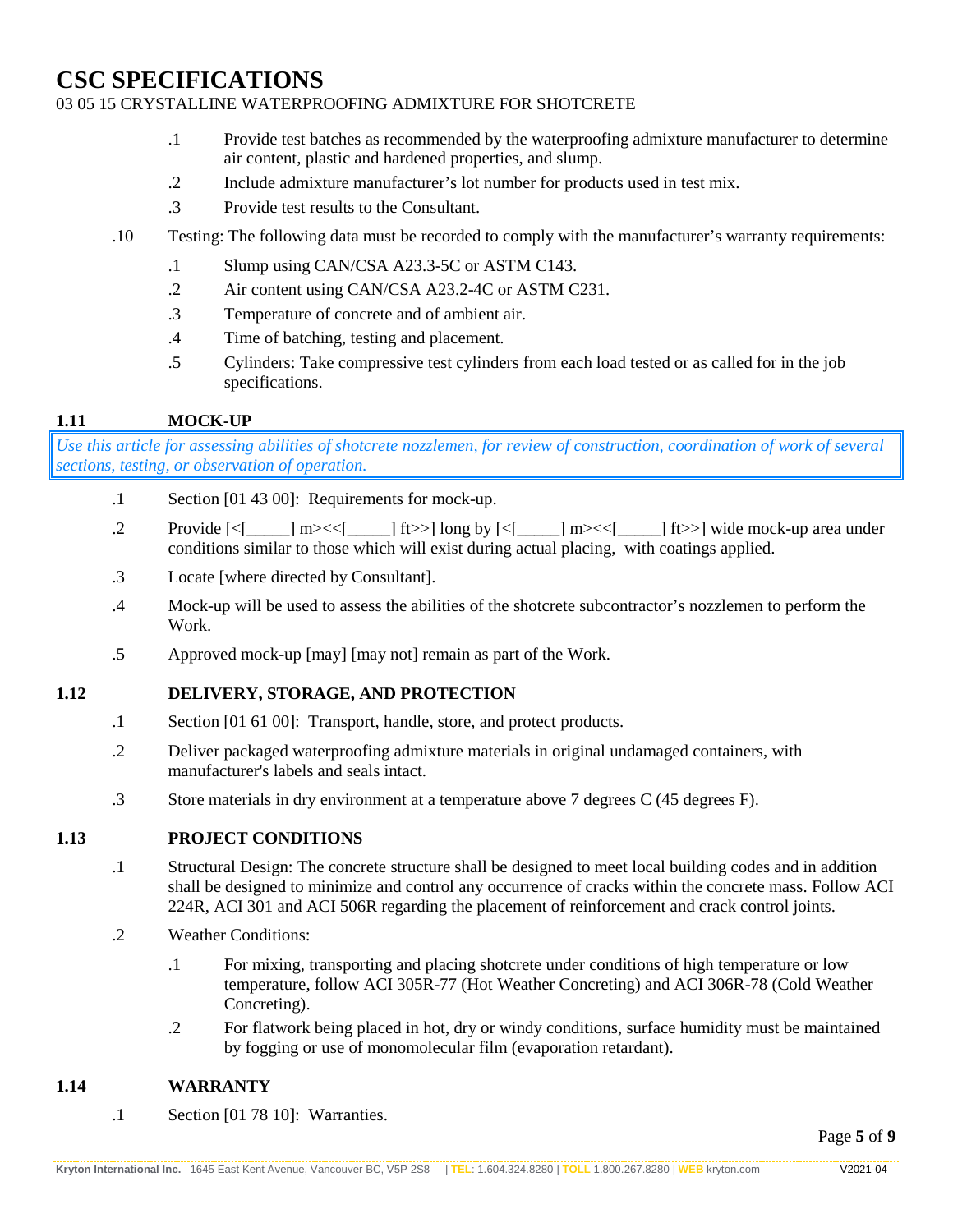03 05 15 CRYSTALLINE WATERPROOFING ADMIXTURE FOR SHOTCRETE

- .2 Provide 25-year manufacturer's standard limited product warranty for the waterproofing admixture.
- **Part 2 Products**

# **2.1 CONCRETE MATERIALS**

.1 Cementitious Materials and Aggregates: Refer to Section 03 37 13.

### **2.2 ADMIXTURES**

*KIM is compatible with other concrete admixtures, such as accelerators, air-entrainers and plasticizers. However, care must be taken when using water reducers or plasticizers that may delay the setting time.*

- *KIM admixture, Type B admixtures (set retarding), Type D admixtures (water reducing and set retarding), fly ash and slag may all retard the setting time of concrete. Avoid using all of these materials in the same mix design without first testing for compatibility. Accelerating admixtures may be used in cold weather to help maintain normal setting times.*
- *Type A (water reducing) and Type F (water reducing, high range) admixtures are preferred for slump control when using KIM.*
	- .1 Crystalline Waterproofing Admixture: Permeability-reducing admixture for hydrostatic conditions (PRAH) as defined by ACI 212.3R-10 Chapter 15; Provide as a powdered waterproofing admixture for use in ready-mix concrete.

*ASTM C494/A494M lists the following types of admixtures: Type A - Water-reducing admixtures; Type B - Retarding admixtures; Type C - Accelerating admixtures; Type D - Water-reducing and retarding admixtures; Type E - Waterreducing and accelerating admixtures; Type F - Water-reducing, high range admixtures; Type G - Water-reducing, high range, and retarding admixtures; Type S - Specific performance admixtures.* 

*ASTM C1017/C1017M lists the following two types of admixtures: Type I - Plasticizing; Type II - Plasticizing and retarding.*

- .1 Type: [WR water reducing admixture to CAN/CSA A266] [Type D water reducing and set retarding admixture to ASTM C494].
- .2 Shape of crystal: The shape of the crystal when observed under 30x magnification will be long and needle shaped allowing them to grow deeper and pack more tightly.
- .3 Certifications:
	- .1 NSF/ANSI Standard 61 certified for use with potable water.
	- .2 ICC-ES certified to AC198.
	- .3 [CE][,BBA][,BRANZ] certifying compliance with EN 934-2:2009 A1:2012.
- .4 Product: Krystol Internal Membrane (KIM).
- .5 Manufacturer Basis of Design:
	- .1 Kryton International Inc. Toll Free: 1.800.267.8280 E-mail: info@kryton.com Website: www.kryton.com
- .2 Substitutions: Not permitted.

# **2.3 ACCESSORIES**

.1 Joint Devices and Filler Materials: Admixture manufacturer's recommended products for waterproof construction joints and details.

Page **6** of **9**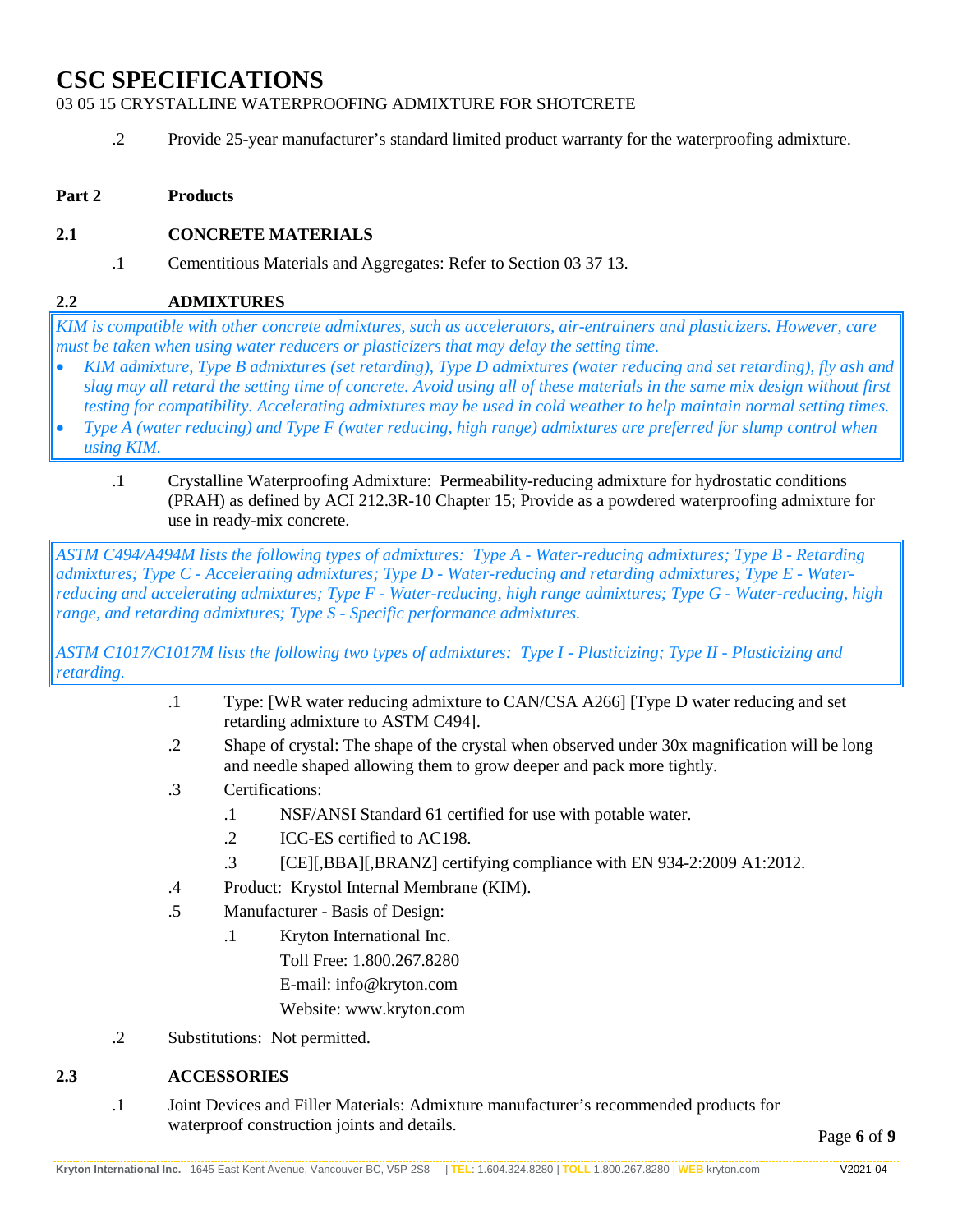### 03 05 15 CRYSTALLINE WATERPROOFING ADMIXTURE FOR SHOTCRETE

- .1 Acceptable Products: Krystol Waterstop System
- .2 Leak Repair Products: Admixture manufacturer's recommended products for leaking and defective concrete assemblies.
	- .1 Acceptable Products: Krystol Leak Repair System.

#### **Part 3 Execution**

### **3.1 EXAMINATION**

- .1 Section [01 70 00]: Verify existing conditions before starting work.
- .2 Verify the joints are treated according to the requirements of the waterproofing manufacturer's instructions.
- .3 Verify that existing concrete surfaces, lift breaks and unintended cold joints are treated according to the requirements of the waterproofing manufacturer's instructions.

### **3.2 PREPARATION**

- .1 Coordinate the placement of joint devices with erection of concrete formwork and placement of form accessories.
- .2 Verify that formwork, reinforcing steel and embedded items are braced to avoid vibration, resist rebound and designed to allow compressed air to escape.
- .3 Verify that earth, rock, concrete and masonry surfaces are prepared in accordance with ACI 506.2.
- .4 Verify that surfaces to be shot are dampened to a saturated-surface-dry (SSD) condition immediately prior to shotcrete application.

### **3.3 APPLICATION**

- .1 Apply crystalline waterproofing admixture to concrete mix at ready-mix plant in accordance with manufacturer's written instructions and approved test batches.
	- .1 Batching and mixing of materials shall be in accordance with ASTM C94/C94M
	- .2 Mix at least 5 minutes after the addition of crystalline waterproofing admixture.
- .2 Placing Shotcrete: Refer to Section 03 37 13, supplemented as follows:
	- .1 Place shotcrete in accordance with [CSA-A23.1/A23.2 and] ACI 506R.
	- .2 Notify Consultant minimum twenty-four (24) hours prior to commencement of operations.
	- .3 Ensure reinforcement, [embedded parts] [formed expansion/contraction joints] [inserts] are not disturbed during concrete placement.
	- .4 Maintain records of concrete placement. Record date, location, quantity, air temperature, and test samples taken.
	- .5 Place concrete continuously between predetermined expansion, control, and construction joints.
	- .6 Do not interrupt successive placement; do not permit cold joints to occur.
	- .7 Cut out defects while the shotcrete is still plastic and reshoot the affected areas. Defects include:
		- .1 Sloughs, delamination, plastic shrinkage cracks.
		- .2 Entrapped rebound and overspray
		- .3 Voids of incomplete consolidation, including shadows behind rebar.
	- Page **7** of **9** .8 Remove excess water and debris, and rebound and overspray using air lance.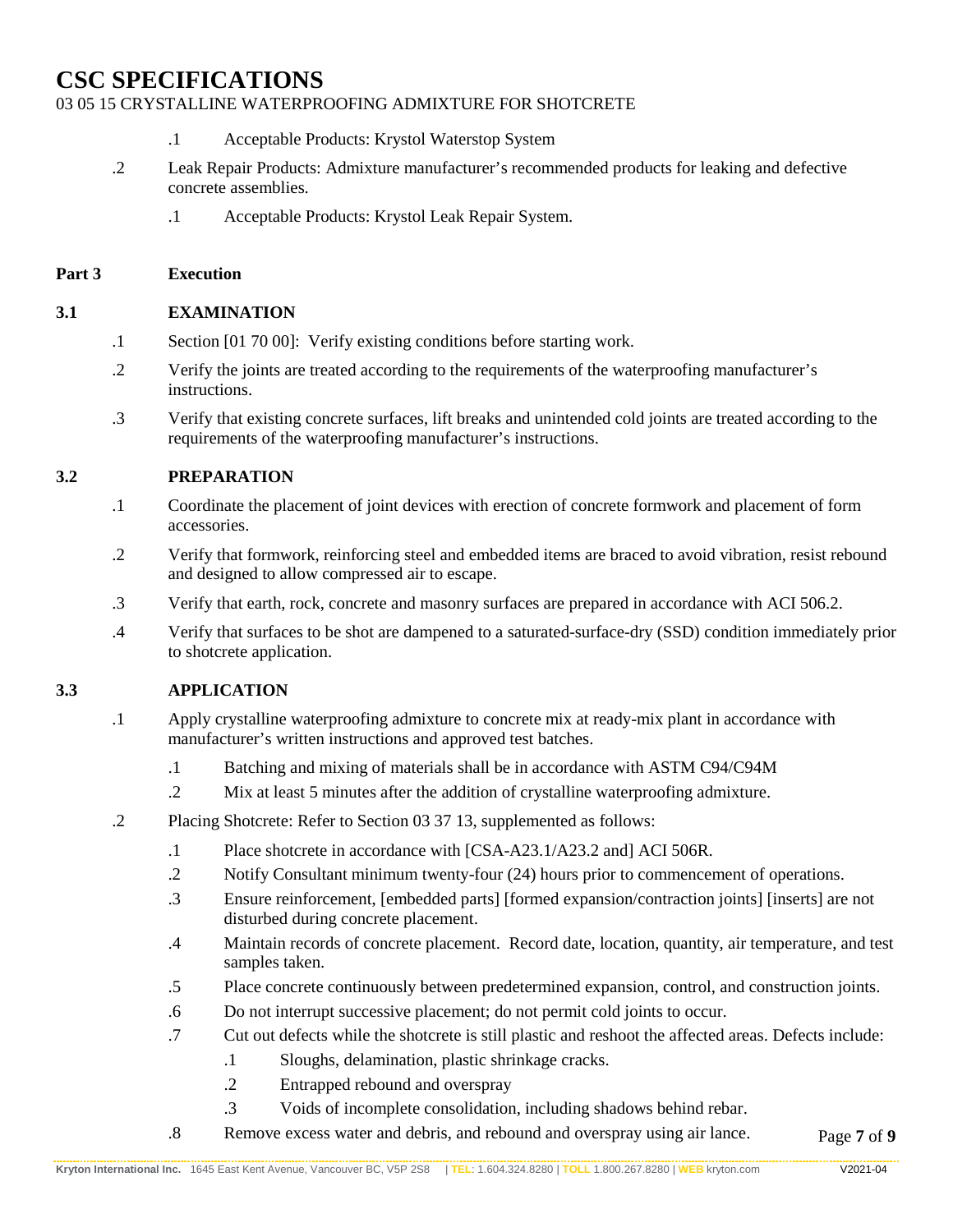### 03 05 15 CRYSTALLINE WATERPROOFING ADMIXTURE FOR SHOTCRETE

- .9 Remove all overspray from exposed reinforcement at construction joints.
- .3 Curing: Cure in accordance with Section 03 37 13, supplemented as follows:
	- .1 Wet cure waterproof concrete [to ACI 308.1] using fog mist spray, sprinkler or wet burlap for 5 to 7 days. Alternatively; use curing compound conforming to ASTM C309.

# **3.4 FIELD QUALITY CONTROL**

*Only include this article if special field inspection services are required.*

- .1 Section 01 45 00: Field [inspection] [and testing].
- .2 Provide free access to Work and cooperate with appointed firm.
- .3 Submit proposed mix design [of each class of concrete] to [inspection] [testing] firm for review prior to commencement of Work.
- .4 Site Tests and Inspections:

*The following paragraphs describe flood testing of water containment structures. Revise to describe testing for other types of assemblies treated with waterproofing admixtures as applicable. Consult with manufacturer for specific testing.*

- .1 Perform flood test on completed waterproofing installation before placement of other adjacent construction.
- .2 Plug or dam drains and fill area with water to a depth of [<50 mm><<2 inches>>] or to within [<13 mm><<1/2 inches>>] of top of waterproofing treatment.
- .3 Let water stand for twenty-four (24) hours.

*Due to the self-sealing properties of the admixture, leaks that occur may self-seal within a few days or weeks. Consult with manufacturer whenever leaks are discovered for recommended remedial course of action.*

.5 If leaks are discovered, verify with admixture manufacturer whether time period for self-sealing properties of the treated concrete has been exceeded. Make repairs as recommended by the admixture manufacturer and repeat test until no leaks are observed.

# **3.5 PATCHING**

- .1 Repair leaking cracks or joints having width greater than  $\langle 0.5 \text{ mm}\rangle \langle \langle 0.02 \text{ inch}\rangle \rangle$  in accordance with waterproofing admixture manufacturer's written instructions and as follows:
	- .1 Chase the length of joints and cracks to a minimum depth of <40 mm><<1.5 inch>>. Provide rectangular-shaped chase that is deeper than wide.
	- .2 Use waterproofing admixture manufacturer's recommended water stop plug to stop water leakage.
	- .3 Use waterproofing admixture manufacturer's recommended repair grout to completely fill the chase flush with adjacent surfaces.

# **3.6 DEFECTIVE CONCRETE**

- .1 Defective Concrete: Concrete not conforming to required lines, details, dimensions, tolerances or specified requirements.
- .2 Repair or replacement of defective concrete will be determined by the Consultant.
- .3 Do not patch, fill, touch-up, repair, or replace exposed concrete except upon express direction of Consultant for each individual area.